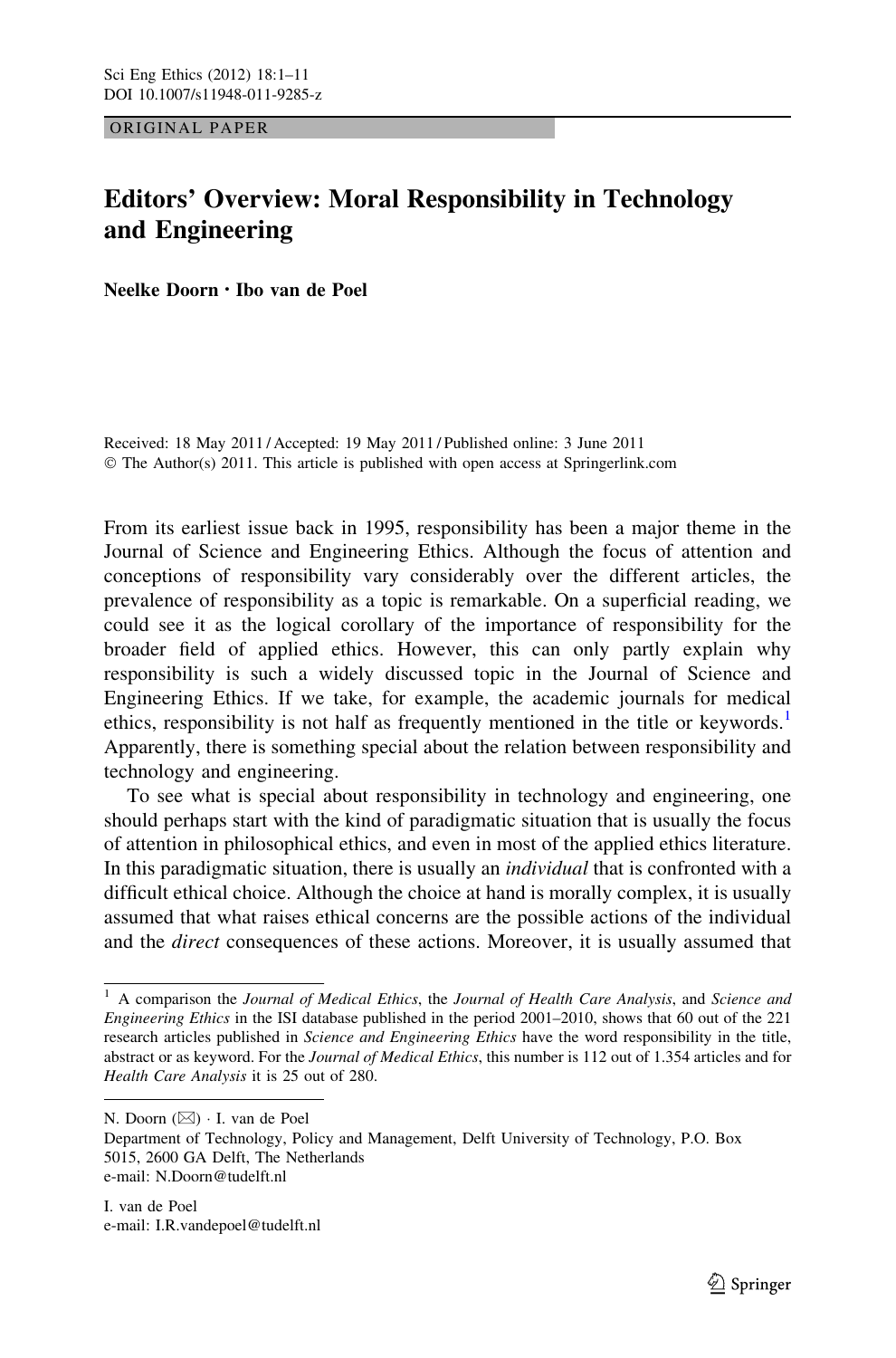such consequences are more or less *certain*. The ethical literature thus often assumes: (1) that it are individuals who act, (2) that the consequences of their actions are causally direct traceable, and (3) that these consequences are certain. None of these assumptions seem to apply to many of the ethical issues raised by modern technology and engineering.

First, engineering and technology development typically take place in collective settings, in which a lot of different agents, apart from the engineers involved, eventually shape the technology developed and its social consequences. Second, engineering and technology development are complex processes, which are characterized by long causal chains between the actions of engineers and scientists and the eventual effects that raise ethical concern. Third, social consequences of technology are often hard to predict beforehand.

Jonas [\(1984](#page-10-0)) has suggested that the three characteristics of technological action just mentioned (collectivity, indirect causation, uncertainty) require an ethics of responsibility rather than an ethics based on traditional ethical notions like consequences or duties. At the same time, it is clear that a lot of the traditional philosophical literature on responsibility still ignores the mentioned characteristics. Although philosophers have paid attention to the fact that consequences can be realized in a multiplicity of ways (e.g. Fischer and Ravizza [1998](#page-10-0)), their focus often is on rather direct consequences. Moreover, they tend to focus on responsibility for certain outcomes rather than on responsibility for risks. What has been recognized without doubt is the collective nature of action as witnessed by the vastly growing literature on collective responsibility (e.g. Smiley [2008](#page-10-0); May and Hoffman [1991;](#page-10-0) French [1984](#page-10-0)).

There is yet another reason why responsibility is an important theme in engineering and technology. Technology increasingly influences the context in which humans have to act and so seems to co-shape their responsibility. An example of this mediating role is the use of automatic pilots in planes. Who is responsible if a plane with an automatic pilot crashes? Does it make sense to attribute responsibility in such cases to technology or is it possible to understand these complex situations so that all responsibility can in the end be attributed to humans? Examples like the automatic pilot also raise interesting questions about the responsibility of designers. It may be argued that they design the technological environment in which others have to act and to exercise certain responsibilities. Can, and should, designers design technological systems so that they enhance rather than limit the responsibility of the users of these systems; and what does such an obligation exactly entail?

The articles collected in this issue have been presented at the conference ''Moral Responsibility: Neuroscience, Organization & Engineering,'' which was held in Delft, August 25–27, 2009. The central aim of this conference was to improve our understanding of responsibility in our current society. By drawing on philosophical and scientific expertise and insight, the discussion moved beyond the traditional discussion on free will and determinism, which has dominated the philosophical responsibility debate. One of the conclusions of the conference was that there is not one unitary, agreed-upon definition of responsibility but that there are many different meanings attached to the notion of responsibility, some being merely descriptive, others having an explicitly normative content. By reflecting on these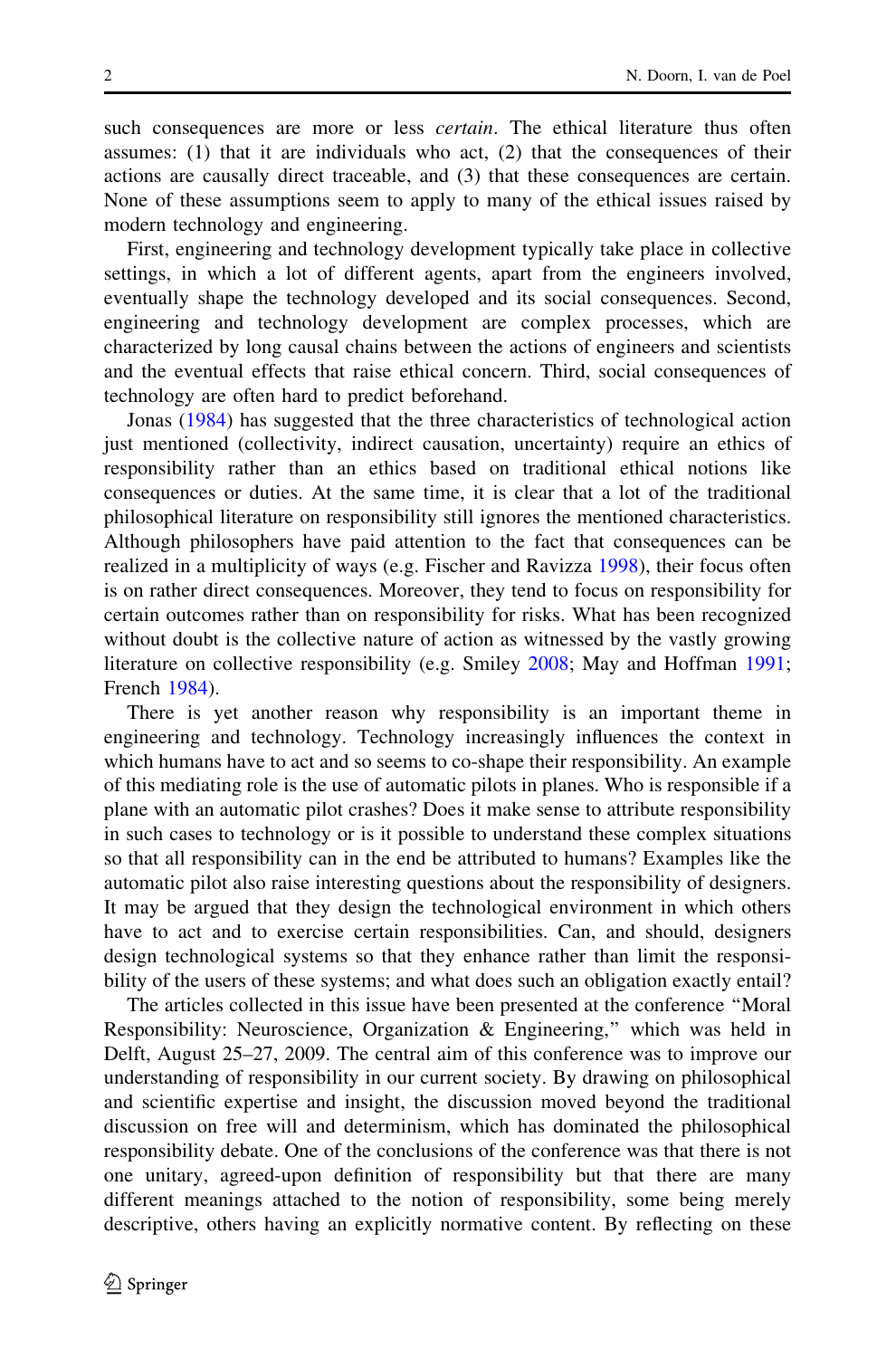diverse meanings, this special issue of Science and Engineering Ethics provides a topical overview of how the theme responsibility in technology and engineering is currently approached by different scholars in the field.

Given the different meanings attached to the notion of responsibility, it is important to start with some conceptual clarifications. In fact, this is exactly what is done in the contributions by Davis ([forthcoming](#page-10-0)), Kermisch [\(forthcoming\)](#page-10-0), Van de Poel et al. [\(forthcoming\)](#page-10-0), and Doorn [\(forthcoming\)](#page-10-0). Davis provides the most finegrained distinctions. Without revealing the full taxonomy here, we could say that the different senses of responsibility can be classified along two main dimensions. The first one is a temporal one, referring to the distinction between forward-looking responsibilities (that is, a sense of responsibility that refers to things that have not yet occurred) and backward-looking responsibilities (that is, senses of responsibility that refer to things that have happened in the past).<sup>2</sup> It should be noted that some senses of responsibility contain both backward-looking and forward-looking elements. For example, responsibility-as-liability is typically attributed on the basis of past (causal) contributions that agents have made, but it also implies a duty to rectify, or at least compensate for, damage or loss.

A further distinction could be made between (more or less) descriptive notions of responsibility and normative notions of responsibility that imply an evaluation (e.g. ''he is an irresponsible person'') or a prescription (e.g. ''you should pay because you are responsible for what happened''). The prime focus of most contributions in this special issue is on such normative notions of responsibility.

The contributions to this special issue touch upon a number of themes and issues in relation to responsibility in technology and engineering. For the purpose of this introduction, we have consolidated them into three categories. The first category is what is also referred to as the problem of many hands, that is, the problem of attributing responsibility in complex collective settings. This problem is, as we will see, due to the collective nature of action in technology and engineering but also due to the other two characteristics of technological action discussed above, that is, long causal chains and uncertainty. The second theme, we distinguish, is responsibility for risks. Although there has recently been a special issue of this journal (Volume 16. No. 3) devoted to this theme, it is still an issue that hasn't been discussed a lot (cf. Van de Poel and Nihlen-Fahlquist [forthcoming](#page-10-0)). The third theme is the way technologies shape the contexts of human actions, and the consequences of this ''mediating role'' for especially the responsibility of designers of new technology.

#### The Problem of Many Hands

The notion of ''the problem of many hands'' was originally introduced by Dennis Thompson to refer to the difficulty of identifying the person responsible for some outcome if a large number of people are involved in an activity (Thompson [1980\)](#page-10-0).

 $2$  This distinction is a bit similar to, but does not coincide with, the distinction that Davis makes between future and historical uses of responsibility. Davis seems to reject the distinction between forward-looking and backward-looking responsibility as he seems to believe that most, or even all, senses of responsibility contain forward-looking and backward-looking elements.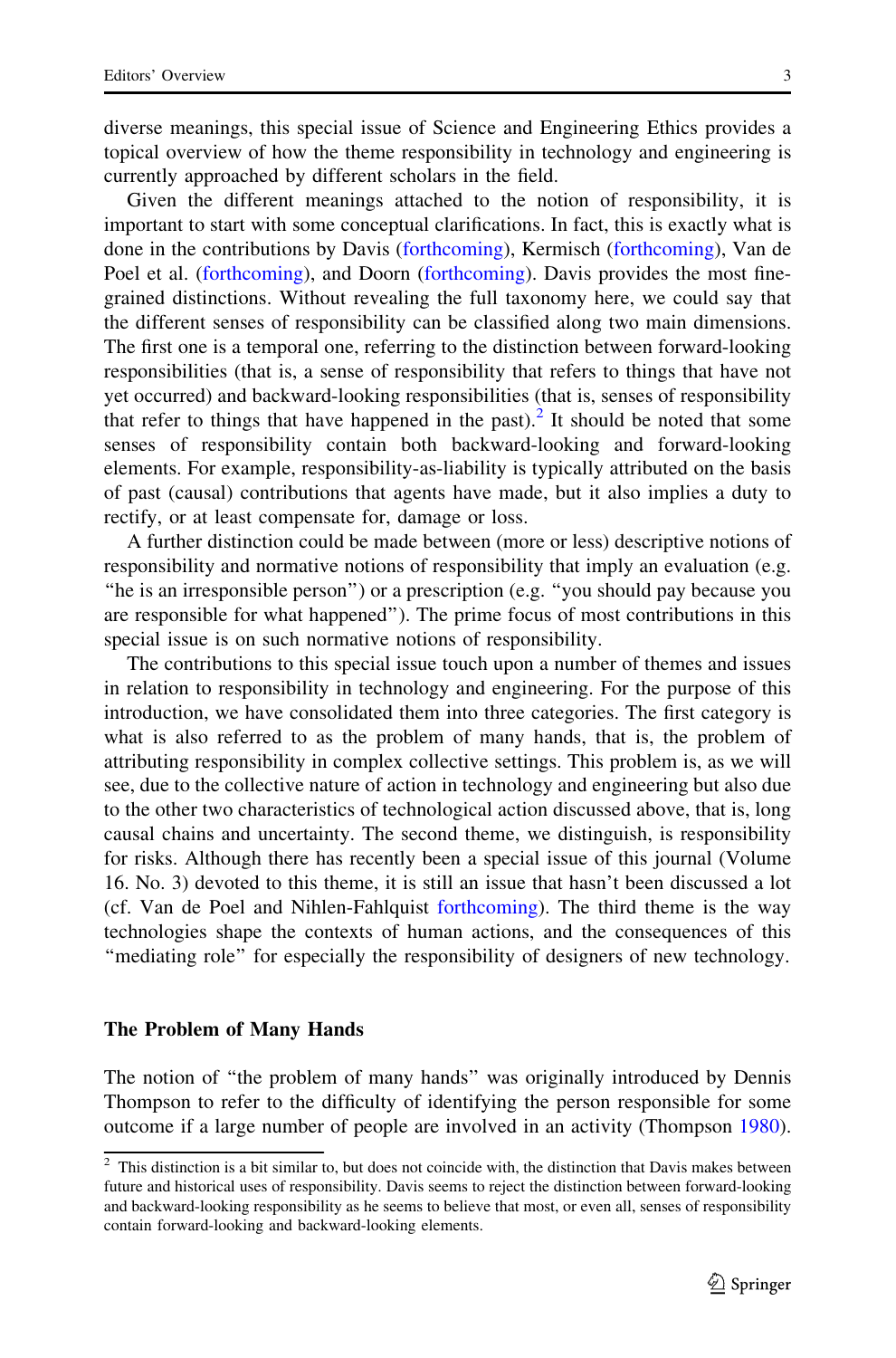Thompson originally formulated the problem in the context of the moral responsibility of public officials. Because many different officials, at various levels and in various ways, contribute to policies and the decisions of the organization it is difficult to ascribe moral responsibility for the organization's conduct in final instance. For outsiders of an organization who want to hold someone responsible for a certain conduct, it is particularly difficult, or even impossible, to find any person who can be said to have independently formed and carried out a certain policy or taken some decision.

The various contributions show that there are different ways to conceive of the problem of many hands. Davis is skeptical about whether there really is a *problem*. He distinguishes between what he calls the problem of many *hands* and the problem of many causes. The first refers to what we above have alluded to as the collectivity of engineering action, the second to the complexity of causal chains. Following up on Thompson's formulation, Davis suggests that the problem of many hands is the problem to identify the person responsible for harm. This is mainly a problem for outsiders, Davis argues, because insiders know very well who made what contribution.<sup>3</sup> Conversely, solving the problem of many causes, on Davis' reading, requires that we know what counts as a cause. It is typical of engineers, Davis argues, that they make it their responsibility to solve certain engineering problems. Solving these problems is something engineers do, or should do, simply because they are engineers, not because they caused the problem. Engineers have, in his view, typically constructed their profession to foreclose the metaphysical argument of many causes. Looking at engineering from an insider perspective, Davis argues, there is no technological bar to the sort of decisions engineers have taken responsibility for. In other words, the problem of many hands is less a problem for engineers themselves than it is for outsiders.

Coeckelbergh [\(forthcoming\)](#page-10-0), though not explicitly mentioning to the problem of many hands, addresses the problem as well and he takes a different approach. For him, the main problem derives from a tension between individual and distributed action. He questions the adequacy of our traditional moral theories in situations of engineering disasters. On the basis of the explosion of the Deepwater Horizon platform and the resulting casualties and ecological damage, Coeckelbergh argues that the conditions for attributing moral responsibility laid down in traditional theories make demands on agency, control, and knowledge that are seldom met in engineering and technological action. On the basis of a Kierkegaardian notion of tragedy, he develops an account of moral responsibility that tries to avoid the dichotomy between freedom and fate, between activity and passivity. Accounting for experiences of moral responsibility in technological culture and engineering contexts requires that we recognize the tragic as a feature of the human condition. This ''tragic'' account of moral responsibility has implications for how we assess technological action. In line with Kierkegaard, it seems pointless to expect full, absolute control, Coeckelbergh argues. Since there will always be events and things

<sup>&</sup>lt;sup>3</sup> For a contrasting view, see Nissenbaum, who argues that when the problem of many hands occur "... victims and those who represent them are left without knowing at whom to point a finger. It may not be clear even to the members of the collective itself who is accountable'' (Nissenbaum [1996](#page-10-0): 29).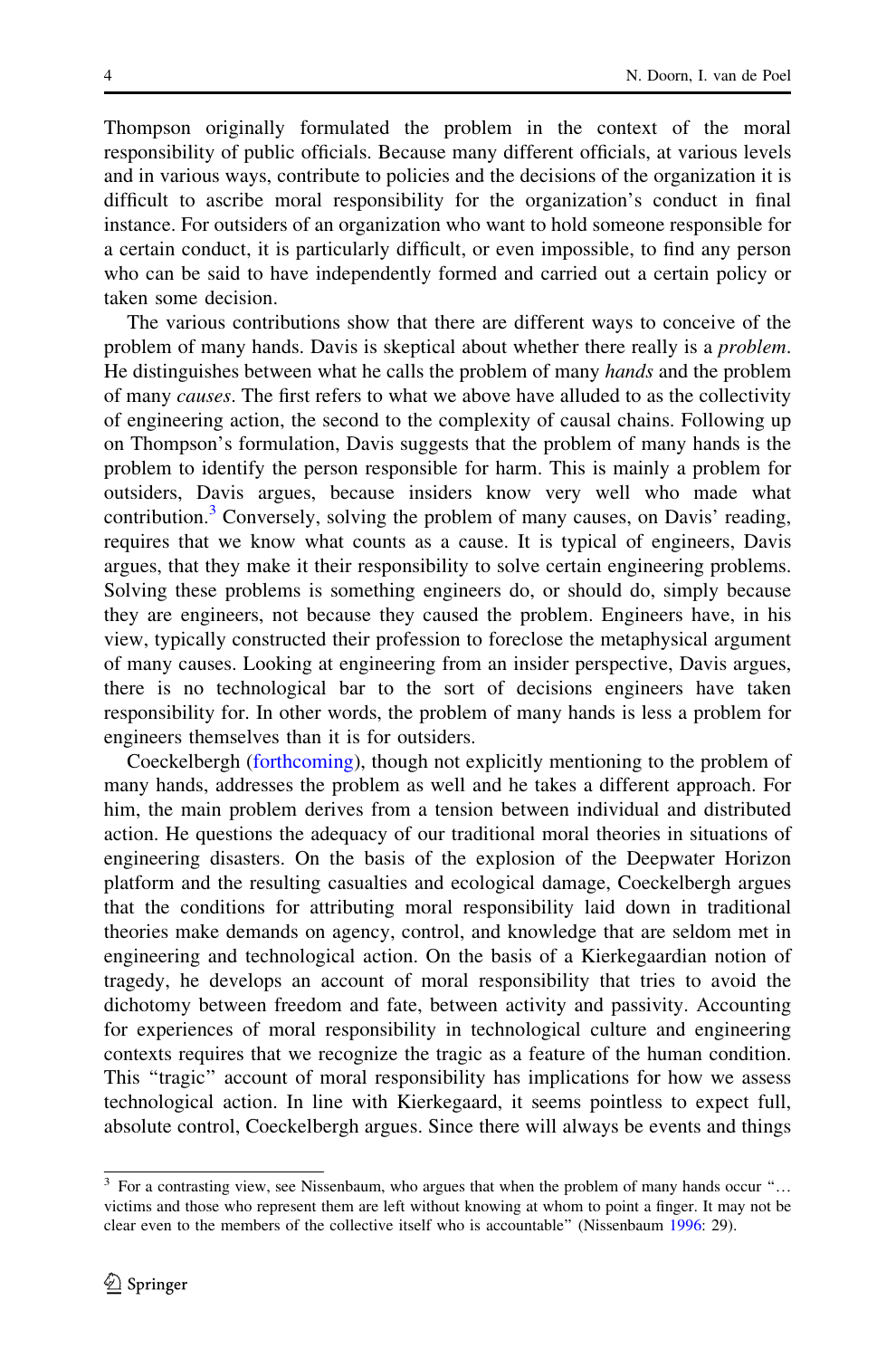that we cannot control, just as there will be struggle and suffering as a result of that lack of control, the criterion of absolute control seems inadequate. It should be replaced with a criterion that allows for a more gradual assessment. The same holds for another condition for responsibility: knowledge. According to Coeckelbergh, this is not a matter of all or nothing, but of degree. Therefore, where technological action is concerned the question should not be whether or not a person is responsible, but to what extent a person is responsible.

Although Coeckelbergh's discussion is primarily about backward-looking responsibilities, he also indicates how his reflections may be used to create more responsible technological action in the future (forward-looking responsibility). He argues for more epistemic transparency and the recognition that engineering is not an individual but a collective enterprise that stands in need of collective, pooled intelligence in order to contribute to responsible technological action. But here again, recognizing the tragic character of engineering also requires acknowledging that accidents might happen and that full control in technological action is untenable.

More conceptual clarifying work is done in the contribution by Van de Poel et al. [\(forthcoming\)](#page-10-0). They take seriously the question raised by Davis; that is, the question whether there is indeed a problem of many hands. In their paper, the authors investigate how the problem of many hands can best be understood and why, and when, it exactly constitutes a problem. They take the example of climate change to illustrate how the ascription of backward-looking responsibility for collective harm may in some situations be difficult or even impossible. But is this also a moral problem?, the authors ask. Building on (Bovens [1998\)](#page-10-0), they discuss three dimensions of the problem of many hands: a practical one (that is, the epistemological problem that Davis referred to), a moral or normative one, and a control dimension. Van de Poel et al. argue that the problem of many hands is best conceived as a situation where there is a gap in the distribution of responsibility in a collective setting which is problematic from a moral point of view. They content that whether a gap is morally problematic depends on what one considers the function of ascribing responsibility. This function, in turn, largely depends on what (ethical) theory with respect to responsibility one adopts. Deontologists, for example, emphasize retribution while consequentialists focus on efficacy. But difference senses of responsibility can also be associated with different functions. Responsibility-as-blameworthiness, for example, is typically attributed for reasons of retribution, whereas responsibility-as-liability often seems to be motivated by the desire to do justice to (potential) victims. So rather than one problem of many hands, there may be different varieties of the problem, each relating to a different sense of responsibility and a different function of attributing responsibility.

The different functions of ascribing responsibility in technology development and engineering, to which Van de Poel et al. refer, are central in Doorn's contribution to this special issue. She distinguishes three perspectives for ascribing responsibility: a merit-based, a rights-based, and a consequentialist one. She discusses these three perspectives in the light of a recent trend in moral philosophy, and more specifically in the field of engineering ethics, to shift the focus of ethics from an abstract outsider's perspective towards the practice in which moral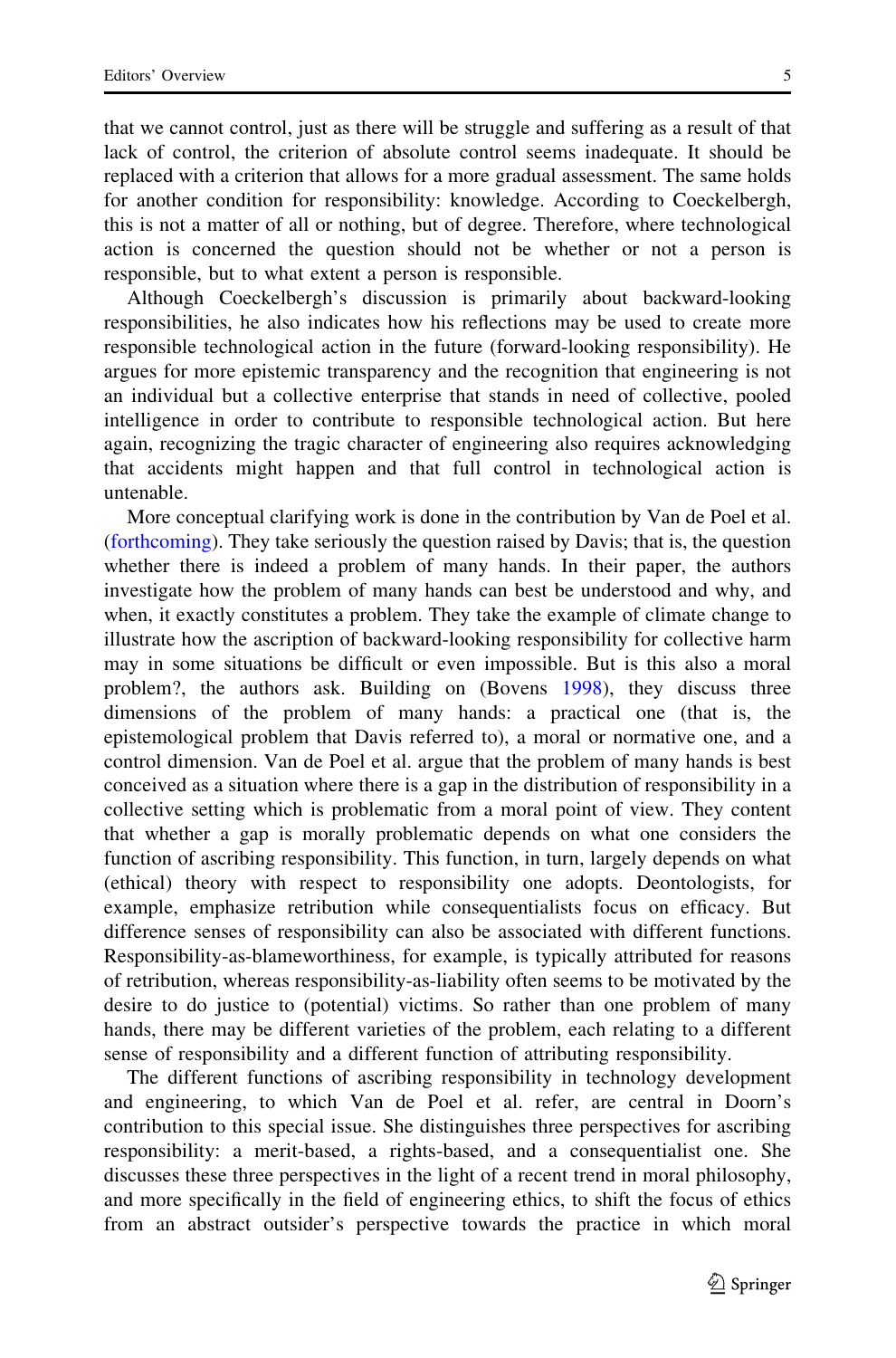deliberation takes place. Doorn shows how this shift from an outsider's perspective towards an insider's perspective might have implications for our practice of ascribing responsibility. Based on recent discussions in engineering ethics literature, she develops two ''appropriateness criteria'' for responsibility ascriptions in engineering and technology development: (1) the approach should reflect people's basic intuitions of when it is justified to ascribe responsibility to someone; (2) the approach should inform the direction of technology development and therewith improve engineering design. This second criterion requires that the approach can be applied to specific contextualized moral issues that are raised by specific technological and scientific developments rather than to more general abstract issues. Based on these ''appropriateness criteria,'' she discusses the pros and cons of the three perspectives.

Using the example of the development of a new sewage water treatment plant, Doorn shows how the different approaches for ascribing responsibilities have different implications for engineering practice in general, and R&D or technological design in particular. The paper concludes with the observation that there may be a tension between the demands that follow from the different approaches, most notably between fairness towards potential wrongdoers and the efficacy of the responsibility ascription. Since it is impossible to reduce the different demands into one overarching criterion, there may be a problematic gap in the distribution of responsibilities, which may, again, constitute an occurrence of the problem of many hands.

### Responsibility and Risk

With the discussion of the sewage water treatment plant, Doorn links the topic of responsibility to that of technological risk, which is the second recurring theme in this issue. In her contribution, Kermisch ([forthcoming](#page-10-0)) analyses the relationship between these concepts of risk and responsibility. She notes that this relationship is not as simple as one might think. To state that someone should be held responsible for a risk when some damage occurs is to miss the political and controversial complexity, Kermisch argues. She contrasts the technical definition of risk (that is, the statistical expectation value of unwanted events) with a social scientific conception of risk. The former view is dominant in the traditional engineering paradigm, where a distinction is made between the quantification of risk (to be done by technical experts and engineers) and the responsibility for managing the risks. In this paradigm, the relation between risk and responsibility is therefore only an indirect one, Kermisch explains.

In this traditional paradigm, risks are supposedly realistic, out there in the external world. On the basis of the work of the anthropologist Mary Douglas, Kermisch shows how risks may also be viewed as being constructed through the responsibilities they engage. Since each culture has a propensity to select those dangers that contribute to the stabilization of the corresponding social organization, thereby ''translating'' these into risks, while neglecting other dangers, risks are the result of an interaction between social processes and the external world. According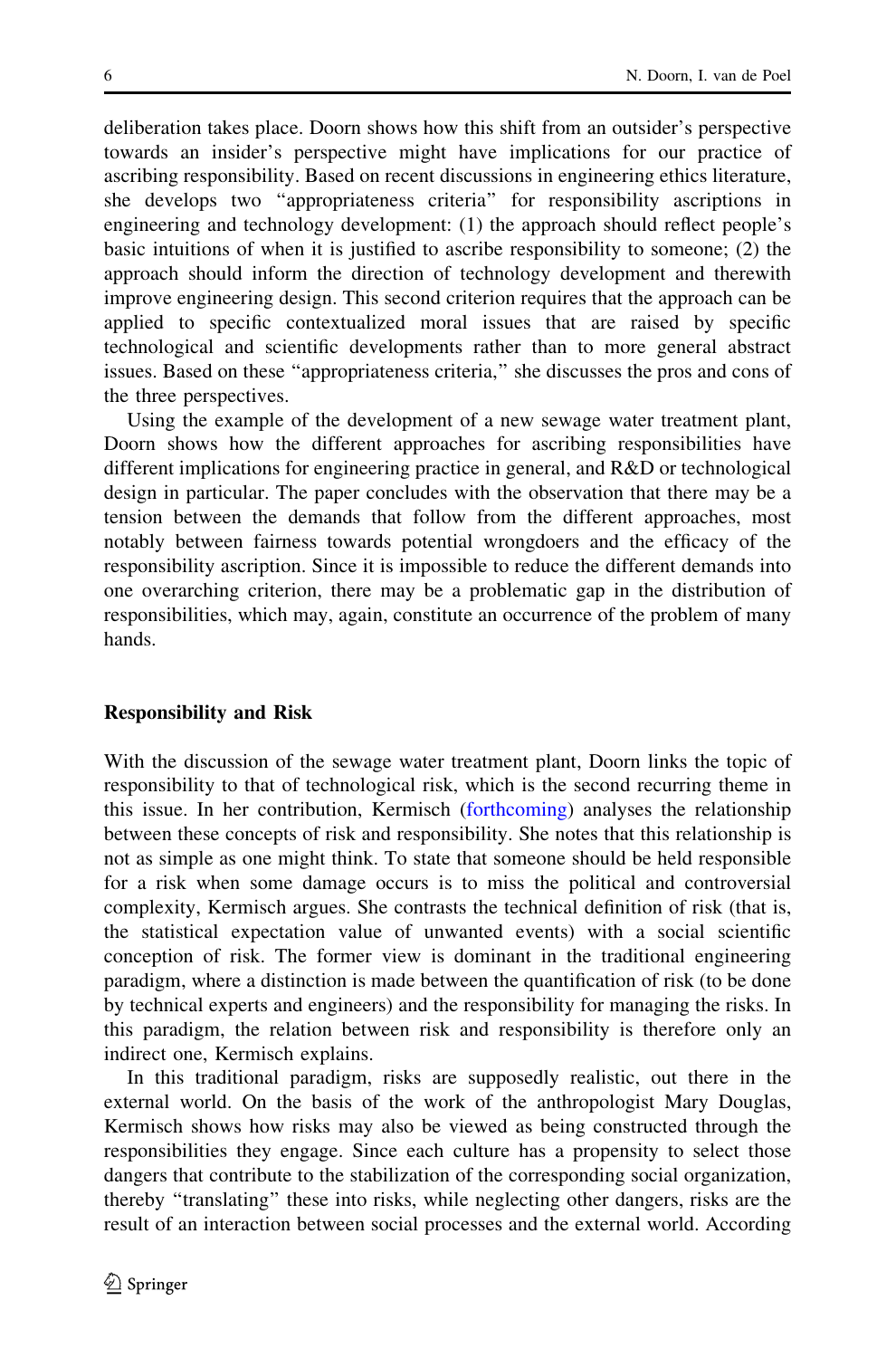to this view, the public allocation of blame and responsibility is functionalist in the same way as the conceptualization of risk is: it contributes to the stabilization of social organizations. The concepts of risk and responsibility are therefore inseparable insofar as the notion of risk is constructed through the cultural processes of responsibility and blame allocation, Kermisch explains.

As Kermish argues, the public increasingly demands experts and decisionmakers to behave responsibly in a prospective way as well, which includes an attitude of care (virtue-responsibility). In order to integrate this moral dimension in risk management, she discusses two additional frameworks in which the relation between risk and responsibility is fully intertwined: the polithetic conception of risk defended by Steve Rayner and the anatomy of risk developed by Jonathan Wolff,

A similar plea for a more virtuous approach to responsibility is made by Roeser [\(forthcoming\)](#page-10-0). Her central message is that engineers should include emotional reflection into their work in order to develop morally responsible technologies. Roeser starts her contribution by questioning the ''neutrality view'' on technology; that is, the view that technology is value neutral and engineering a predominantly mathematical, quantitative discipline.

Similar to Kermisch, Roeser argues for the inclusion of moral considerations in the decision making on risks, and for Roeser, emotions are an indispensable source of insight into these moral considerations. She supports her claim with empirical psychological research, which shows that emotions are a major determinant in the risk perceptions of lay people. Roeser's approach is original in that she argues for a revaluation of emotions. These are not biases that threaten objectivity and rationality in thinking about acceptable risks, as it is often argued, but they may contribute to a correct understanding of the moral acceptability of a hazard, according to Roeser. Emotions such as sympathy and empathy may provide insight in fair distributions of risks and benefits, whereas fear and worry can indicate that a technology is a threat to human wellbeing. In order to adequately address these issues, engineers should appeal to their emotions and include them in their work, Roeser argues.

Roeser shows how emotions can also play a role in forward-looking responsibility. Emotions such as sympathy, empathy and compassion can make people aware how their actions can contribute to improving the situations of others. Moreover, these emotions may also help to motivate to act accordingly. Although backward-looking responsibility and its concomitant emotions are important in that they let people critically reflect on what they have done in the past and how they could have done things better, this should ultimately lead to enhanced emotional sensitivity concerning forward-looking responsibility. The latter is especially important in the context of technology development and design, because these concern things that are yet to come. Roeser argues for a conception of responsibility based on virtue ethics, which transcends formal responsibility of job descriptions, such as to make the engineers become more involved. Moral emotions contribute to such an involved attitude, which will ultimately lead to morally better designs, Roeser argues.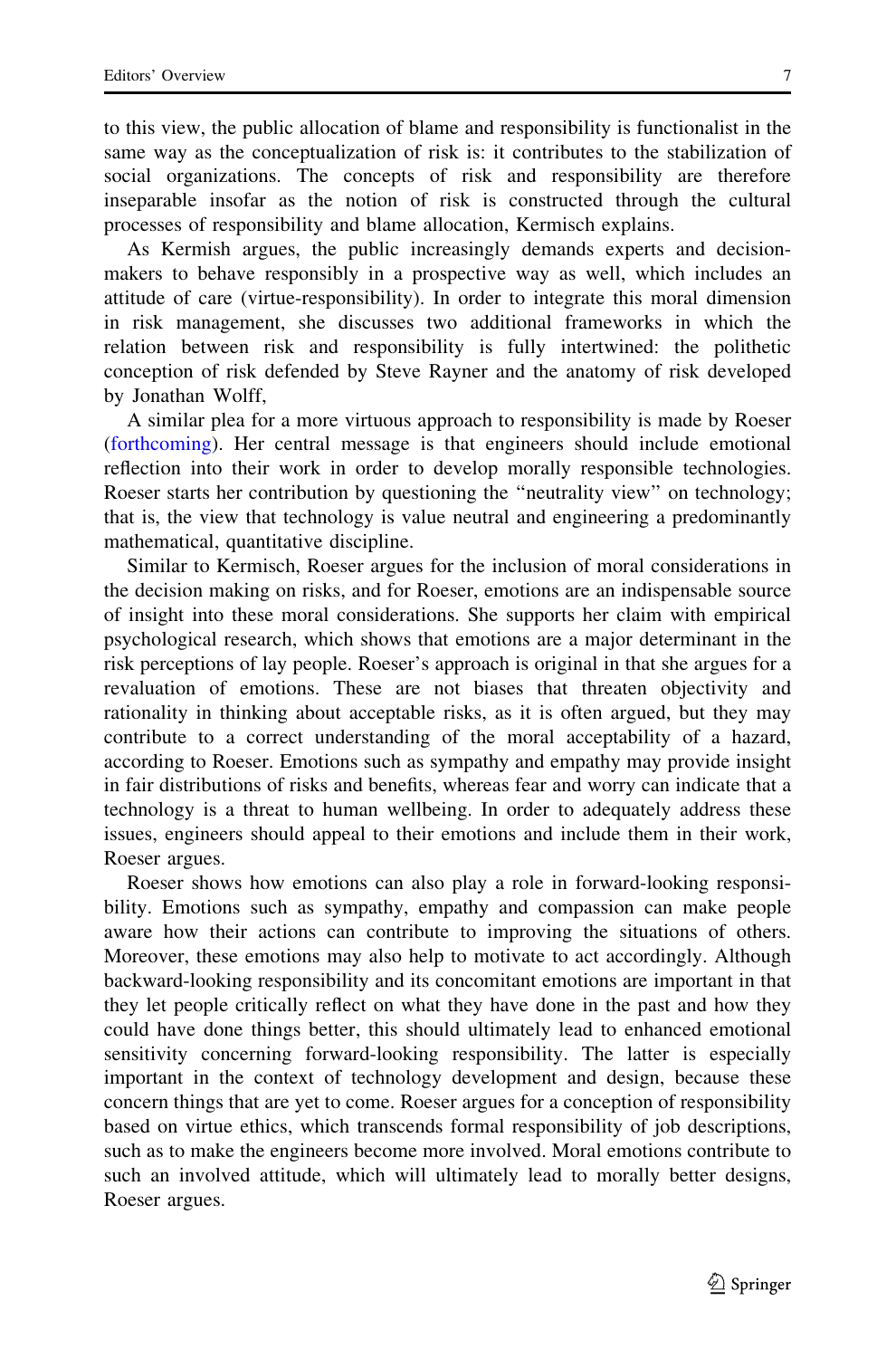#### Acting with Technology

The third recurring theme in this issue is about the mediating role of technology and the question how artifacts and institutions can be designed so as to promote rather than destroy responsibility. For instance, must expert systems necessarily take some responsibility away from their users by creating epistemic niches for which nobody can legitimately accept responsibility, or can responsibility be taken into account at an earlier stage and be somehow designed into those systems?

The question how technology plays a role in our ability to discharge our responsibilities is discussed in the paper by Polder-Verkiel [\(forthcoming\)](#page-10-0). She links the discussion of technological mediation to that of collective responsibility, more specifically, to the backward-looking conception of collective responsibility: under what circumstances can people in a collective be held responsible? The central question in Polder-Verkiel's contribution concerns the role of internet mediation. On the basis of a comparison between the famous Kitty Genovese case, where a person was assaulted and killed while 39 neighbors supposedly watched without calling until it was too late, and an online case in which a young man committed suicide in front of his webcam, Polder-Verkiel explores the salient differences between the two situations. She argues that neither the number of onlookers, nor their physical nearness, nor their anonymity has moral relevance when it comes to holding them responsible. These factors do not directly affect any of the conditions under which we can hold people responsible, Polder-Verkiel argues. However, two other factors do have an effect: the perceived reality of the situation and the ability to act. Although these factors are not unique to internet mediation, the way in which the different factors are intrinsically connected to internet mediation does seem to have a diminishing effect on responsibility in online situations.

The crucial conditions that Polder-Verkiel identifies in her paper are related to the so-called epistemic condition (people should know that a particular action or inaction leads to bad outcomes) and control or freedom-of-action condition (people should be able to take action) of responsibility. In the philosophical discussion of responsibility, these two considerations are often mentioned as conditions that have to be met before we can hold a person responsible.

Given that internet (or ICT systems, in general) can create situations in which people are not able to discharge their responsibilities, how could we design technical artifacts such that people's ability for responsibility is enhanced rather than constrained? This question is explicitly addressed in the contribution by Van den Hoven et al. ([forthcoming](#page-10-0)). Van den Hoven et al. start with the observation that technology and engineering are usually treated as the source of ethical problems, and ethics is treated as a constraint on engineering and technological development. However, ethics can also be a source of technological development, Van den Hoven et al. argue. Their particular argument is that technical innovation may be an appropriate way to deal with situations of ''moral overload'' or ''moral dilemmas.'' Such situations are characterized by a plurality of moral demands which cannot be met simultaneously. The philosophical literature has discussed a variety of approaches to moral dilemmas but has tended to ignore approaches that aim at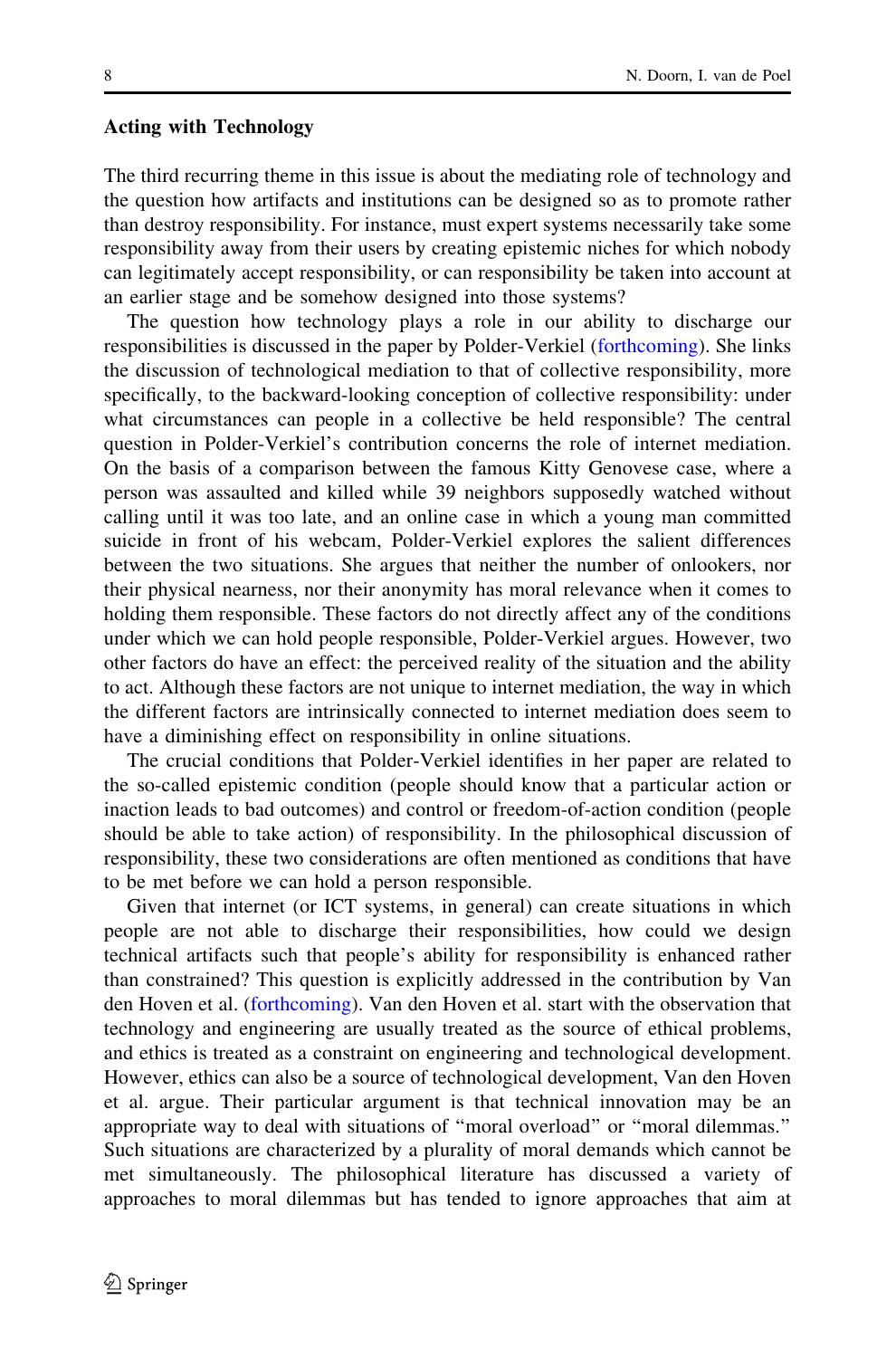Van den Hoven et al. argue that if technical innovation implies an improvement on all value dimensions, and thus that it diminishes moral overload, it entails moral progress. Obviously, however, not all technical innovations do so. They therefore suggest that engineers have a responsibility to develop those innovations that reduce moral overload and so enable users, and other actors, to act responsibly.

Van den Hoven et al. propose the methodology of Value Sensitive Design to systematically incorporate moral values into the design of technical artifacts and systems. The central idea in this methodology is to look at design from an ethical perspective, rather than making moral values a by-product.

The last contribution in this special issue is also related to technological mediation. Swierstra and Waelbers [\(forthcoming\)](#page-10-0) develop a framework (''matrix'') that helps explore in advance how emerging technologies might plausibly affect the reasons behind people's (moral) actions. Similar to Polder-Verkiel and Van den Hoven et al., Swierstra and Waelbers emphasize that technologies can influence people's actions. It is therefore important to look beyond the technological, economical, and environmental aspects of technology, and to focus on its future social roles. These social roles are classified on the basis of a two-dimensional matrix. On the horizontal axis, the authors distinguish three basic types of reasons that play a role in practical judgment: what is the case, what *can* be done and what should be done. On the vertical axis, three classes of morally relevant issues are distinguished: stakeholders, consequences and the good life. For each cell in the matrix, technologies can simultaneously have a positive or negative contribution. For this issue's topic, responsibility, the cell at the intersection of the "stakeholder" row" and "ought column," is the most relevant. Guiding questions identified with this cell are: Will the technology mediate our duties and responsibilities? Will the technology expand or lessen our duties and responsibilities? These and other questions could help professionals in understanding the potential social role of the technologies they develop. On the basis of the Google PowerMeter, an online monitoring tool that provides energy consumption information by utility smart meters and energy monitoring devices, the authors illustrate how this matrix can support the moral imagination of technology developers and engineers.

The authors argue that it is impossible to be fully certain about a technology's future social role. This brings us back to contribution by Coeckelbergh, who argued—in similar vein—that it is our human condition to live with uncertainty. As it is impossible to strive for full control in engineering and technological action, so should we not expect to know exactly what social role a technology will have in the future, the authors argue. However, this should not exempt professionals from their responsibility to try developing new technologies in such a manner that the social role will be desirable.

## Taking Stock

What could we conclude on the basis of these contributions, what are the implications for the practice of engineering? A first observation relates to the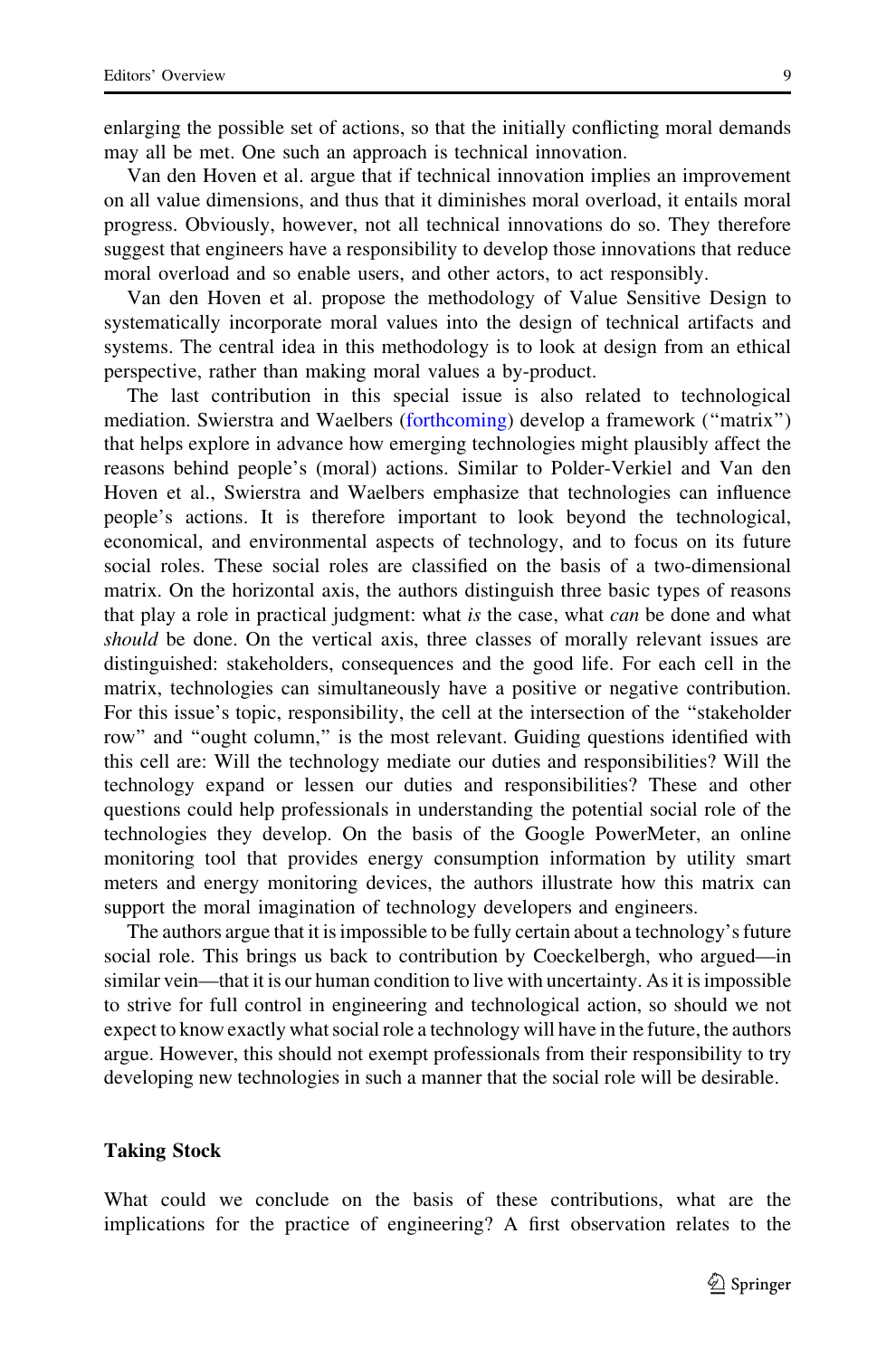notions of responsibility that are discussed in the contributions. As indicated earlier, one can distinguish between backward-looking notions of responsibility, which are often related to accountability and blame, and forward-looking responsibility, which can be understood as a virtue or a moral obligation to see to it that a certain state-ofaffairs applies. Although some of the contributions (also) pay attention to backwardlooking responsibility, in particular Polder-Verkiel, Coeckelberg and Van de Poel et al., most emphasize the forward-looking responsibility of engineers.

Interestingly, this trend is a reversal of the common pattern in philosophy, where the emphasis is usually on responsibility-as-blameworthiness. This suggests that in engineering practice, forward-looking responsibility is more important than backward-looking responsibility. As Davis suggests, engineers are usually less interested in blame for things that have gone wrong but rather tend to *take* responsibility for somehow improving technologies and ultimately the world.

Related to this is a suggestion that resonates in several contributions that engineering ethics should pay attention to the characteristics of engineering practice itself and adopt an insider perspective. Although their approach and their conclusion are distinctly different, both Davis and Coeckelbergh seem to argue for a more empirically informed perspective on responsibility. For Davis this means: taking an insider perspective and see what responsibility engineers take upon themselves, rather than focusing on holding responsible. Coeckelbergh's main concern is the acceptance of the tragic element in the human condition. Also Doorn's contribution can be read as a plea for an internalistic approach.

Another lesson to be learnt from this issue is the point that the neutrality view on technology is untenable. Kermisch and Roeser discuss this point in the light of risk management and risk acceptance. They show that an adequate addressing of risks requires more than merely quantitative considerations. Interestingly, both authors appeal to insights from virtue ethics to support their recommendations.

Van den Hoven et al., Swierstra and Waelbers, and Roeser all argue for explicitly including moral values in the development and design of technology. Although technology is not value-neutral, it is not necessary to either categorically embrace or reject technology, the authors agree. Technology should be developed with due attention for its moral implications. This is where the engineers' and technology developers' responsibility comes into play. Given the potential of technology, engineers and technology developers have a responsibility to use this potential for the better. However, where Roeser mainly focuses on the responsibility of engineers, Van den Hoven et al. and Swierstra and Waelbers take the responsibility of the end user into account as well. Technology can play a role in enhancing, or limiting, the end user's capacity for responsibility. Engineers have a meta-task responsibility—to use the words of Van den Hoven et al.—to design technology in such a way that the responsibility of the end user is enhanced instead of limited. Roeser goes furthest in terms of practical recommendations. She argues for a reform of the engineering curricula, which should include courses that enhance the emotional and imaginative capacities of future engineers.